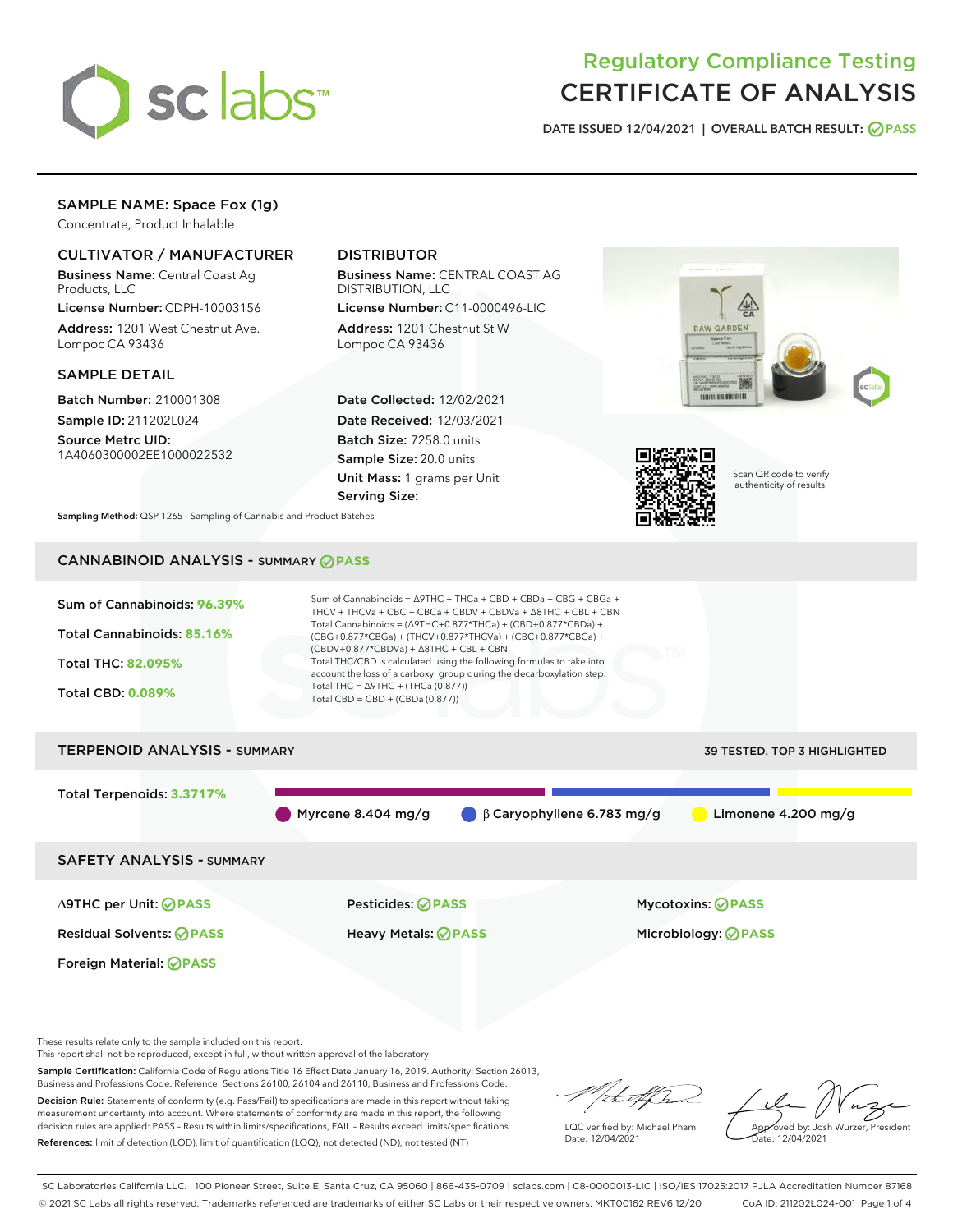



SPACE FOX (1G) | DATE ISSUED 12/04/2021 | OVERALL BATCH RESULT:  $\bigcirc$  PASS

#### CANNABINOID TEST RESULTS - 12/04/2021 2 PASS

Tested by high-performance liquid chromatography with diode-array detection (HPLC-DAD). **Method:** QSP 1157 - Analysis of Cannabinoids by HPLC-DAD

#### TOTAL CANNABINOIDS: **85.16%**

Total Cannabinoids (Total THC) + (Total CBD) + (Total CBG) + (Total THCV) + (Total CBC) + (Total CBDV) + ∆8THC + CBL + CBN

TOTAL THC: **82.095%** Total THC (∆9THC+0.877\*THCa)

TOTAL CBD: **0.089%**

Total CBD (CBD+0.877\*CBDa)

TOTAL CBG: 1.99% Total CBG (CBG+0.877\*CBGa)

TOTAL THCV: 0.426% Total THCV (THCV+0.877\*THCVa)

TOTAL CBC: 0.56% Total CBC (CBC+0.877\*CBCa)

TOTAL CBDV: ND Total CBDV (CBDV+0.877\*CBDVa)

| <b>COMPOUND</b>            | LOD/LOQ<br>(mg/g) | <b>MEASUREMENT</b><br><b>UNCERTAINTY</b><br>(mg/g) | <b>RESULT</b><br>(mg/g) | <b>RESULT</b><br>(%) |
|----------------------------|-------------------|----------------------------------------------------|-------------------------|----------------------|
| <b>THCa</b>                | 0.05/0.14         | ±22.701                                            | 883.29                  | 88.329               |
| <b>A9THC</b>               | 0.06 / 0.26       | ±1.593                                             | 46.30                   | 4.630                |
| <b>CBGa</b>                | 0.1/0.2           | ±0.97                                              | 18.6                    | 1.86                 |
| <b>CBCa</b>                | 0.07/0.28         | ±0.267                                             | 5.47                    | 0.547                |
| <b>THCVa</b>               | 0.07 / 0.20       | ±0.232                                             | 4.86                    | 0.486                |
| <b>CBG</b>                 | 0.06/0.19         | ±0.141                                             | 3.58                    | 0.358                |
| <b>CBDa</b>                | 0.02/0.19         | ±0.030                                             | 1.02                    | 0.102                |
| <b>CBC</b>                 | 0.2 / 0.5         | ±0.02                                              | 0.8                     | 0.08                 |
| A8THC                      | 0.1 / 0.4         | N/A                                                | <b>ND</b>               | <b>ND</b>            |
| <b>THCV</b>                | 0.1/0.2           | N/A                                                | <b>ND</b>               | <b>ND</b>            |
| <b>CBD</b>                 | 0.07/0.29         | N/A                                                | <b>ND</b>               | <b>ND</b>            |
| <b>CBDV</b>                | 0.04 / 0.15       | N/A                                                | <b>ND</b>               | <b>ND</b>            |
| <b>CBDVa</b>               | 0.03/0.53         | N/A                                                | <b>ND</b>               | <b>ND</b>            |
| <b>CBL</b>                 | 0.06 / 0.24       | N/A                                                | <b>ND</b>               | <b>ND</b>            |
| <b>CBN</b>                 | 0.1/0.3           | N/A                                                | <b>ND</b>               | <b>ND</b>            |
| <b>SUM OF CANNABINOIDS</b> |                   |                                                    | 963.9 mg/g              | 96.39%               |

#### **UNIT MASS: 1 grams per Unit**

| ∆9THC per Unit                        | 1120 per-package limit | 46.30 mg/unit   | <b>PASS</b> |
|---------------------------------------|------------------------|-----------------|-------------|
| <b>Total THC per Unit</b>             |                        | 820.95 mg/unit  |             |
| <b>CBD</b> per Unit                   |                        | <b>ND</b>       |             |
| <b>Total CBD per Unit</b>             |                        | $0.89$ mg/unit  |             |
| Sum of Cannabinoids<br>per Unit       |                        | 963.9 mg/unit   |             |
| <b>Total Cannabinoids</b><br>per Unit |                        | $851.6$ mg/unit |             |

## TERPENOID TEST RESULTS - 12/04/2021

Terpene analysis utilizing gas chromatography-flame ionization detection (GC-FID). **Method:** QSP 1192 - Analysis of Terpenoids by GC-FID

| <b>COMPOUND</b>         | LOD/LOQ<br>(mg/g) | <b>MEASUREMENT</b><br><b>UNCERTAINTY</b><br>(mg/g) | <b>RESULT</b><br>(mg/g)                          | <b>RESULT</b><br>(%) |
|-------------------------|-------------------|----------------------------------------------------|--------------------------------------------------|----------------------|
| <b>Myrcene</b>          | 0.008 / 0.025     | ±0.1084                                            | 8.404                                            | 0.8404               |
| $\beta$ Caryophyllene   | 0.004 / 0.012     | ±0.2415                                            | 6.783                                            | 0.6783               |
| Limonene                | 0.005 / 0.016     | ±0.0601                                            | 4.200                                            | 0.4200               |
| $\alpha$ Humulene       | 0.009/0.029       | ±0.0662                                            | 2.061                                            | 0.2061               |
| Linalool                | 0.009 / 0.032     | ±0.0699                                            | 1.840                                            | 0.1840               |
| Guaiol                  | 0.009 / 0.030     | ±0.0780                                            | 1.653                                            | 0.1653               |
| $\alpha$ Bisabolol      | 0.008 / 0.026     | ±0.0866                                            | 1.621                                            | 0.1621               |
| <b>Terpineol</b>        | 0.016 / 0.055     | ±0.0993                                            | 1.617                                            | 0.1617               |
| Ocimene                 | 0.011 / 0.038     | ±0.0379                                            | 1.181                                            | 0.1181               |
| Valencene               | 0.009 / 0.030     | ±0.0534                                            | 0.775                                            | 0.0775               |
| $\beta$ Pinene          | 0.004 / 0.014     | ±0.0069                                            | 0.603                                            | 0.0603               |
| Fenchol                 | 0.010 / 0.034     | ±0.0214                                            | 0.554                                            | 0.0554               |
| $\alpha$ Pinene         | 0.005 / 0.017     | ±0.0044                                            | 0.514                                            | 0.0514               |
| Nerolidol               | 0.009 / 0.028     | ±0.0265                                            | 0.421                                            | 0.0421               |
| trans-β-Farnesene       | 0.008 / 0.025     | ±0.0140                                            | 0.395                                            | 0.0395               |
| Terpinolene             | 0.008 / 0.026     | ±0.0070                                            | 0.340                                            | 0.0340               |
| Caryophyllene<br>Oxide  | 0.010 / 0.033     | ±0.0155                                            | 0.338                                            | 0.0338               |
| <b>Borneol</b>          | 0.005 / 0.016     | ±0.0074                                            | 0.176                                            | 0.0176               |
| Camphene                | 0.005 / 0.015     | ±0.0007                                            | 0.057                                            | 0.0057               |
| Fenchone                | 0.009 / 0.028     | ±0.0015                                            | 0.052                                            | 0.0052               |
| Citronellol             | 0.003 / 0.010     | ±0.0017                                            | 0.034                                            | 0.0034               |
| Sabinene Hydrate        | 0.006 / 0.022     | ±0.0013                                            | 0.033                                            | 0.0033               |
| Geraniol                | 0.002 / 0.007     | ±0.0013                                            | 0.029                                            | 0.0029               |
| Eucalyptol              | 0.006 / 0.018     | ±0.0006                                            | 0.022                                            | 0.0022               |
| Nerol                   | 0.003 / 0.011     | ±0.0006                                            | 0.014                                            | 0.0014               |
| $\alpha$ Phellandrene   | 0.006 / 0.020     | N/A                                                | <loq< th=""><th><loq< th=""></loq<></th></loq<>  | <loq< th=""></loq<>  |
| 3 Carene                | 0.005 / 0.018     | N/A                                                | <loq< th=""><th><math>&lt;</math>LOQ</th></loq<> | $<$ LOQ              |
| $\alpha$ Terpinene      | 0.005 / 0.017     | N/A                                                | <loq< th=""><th><loq< th=""></loq<></th></loq<>  | <loq< th=""></loq<>  |
| $\gamma$ Terpinene      | 0.006 / 0.018     | N/A                                                | <loq< th=""><th><loq< th=""></loq<></th></loq<>  | <loq< th=""></loq<>  |
| Sabinene                | 0.004 / 0.014     | N/A                                                | <b>ND</b>                                        | ND                   |
| p-Cymene                | 0.005 / 0.016     | N/A                                                | ND                                               | ND                   |
| (-)-Isopulegol          | 0.005 / 0.016     | N/A                                                | <b>ND</b>                                        | <b>ND</b>            |
| Camphor                 | 0.006 / 0.019     | N/A                                                | <b>ND</b>                                        | <b>ND</b>            |
| Isoborneol              | 0.004 / 0.012     | N/A                                                | ND                                               | ND                   |
| Menthol                 | 0.008 / 0.025     | N/A                                                | <b>ND</b>                                        | ND                   |
| R-(+)-Pulegone          | 0.003 / 0.011     | N/A                                                | <b>ND</b>                                        | ND                   |
| <b>Geranyl Acetate</b>  | 0.004 / 0.014     | N/A                                                | <b>ND</b>                                        | <b>ND</b>            |
| $\alpha$ Cedrene        | 0.005 / 0.016     | N/A                                                | <b>ND</b>                                        | <b>ND</b>            |
| Cedrol                  | 0.008 / 0.027     | N/A                                                | <b>ND</b>                                        | ND                   |
| <b>TOTAL TERPENOIDS</b> |                   |                                                    | 33.717 mg/g                                      | 3.3717%              |

SC Laboratories California LLC. | 100 Pioneer Street, Suite E, Santa Cruz, CA 95060 | 866-435-0709 | sclabs.com | C8-0000013-LIC | ISO/IES 17025:2017 PJLA Accreditation Number 87168 © 2021 SC Labs all rights reserved. Trademarks referenced are trademarks of either SC Labs or their respective owners. MKT00162 REV6 12/20 CoA ID: 211202L024-001 Page 2 of 4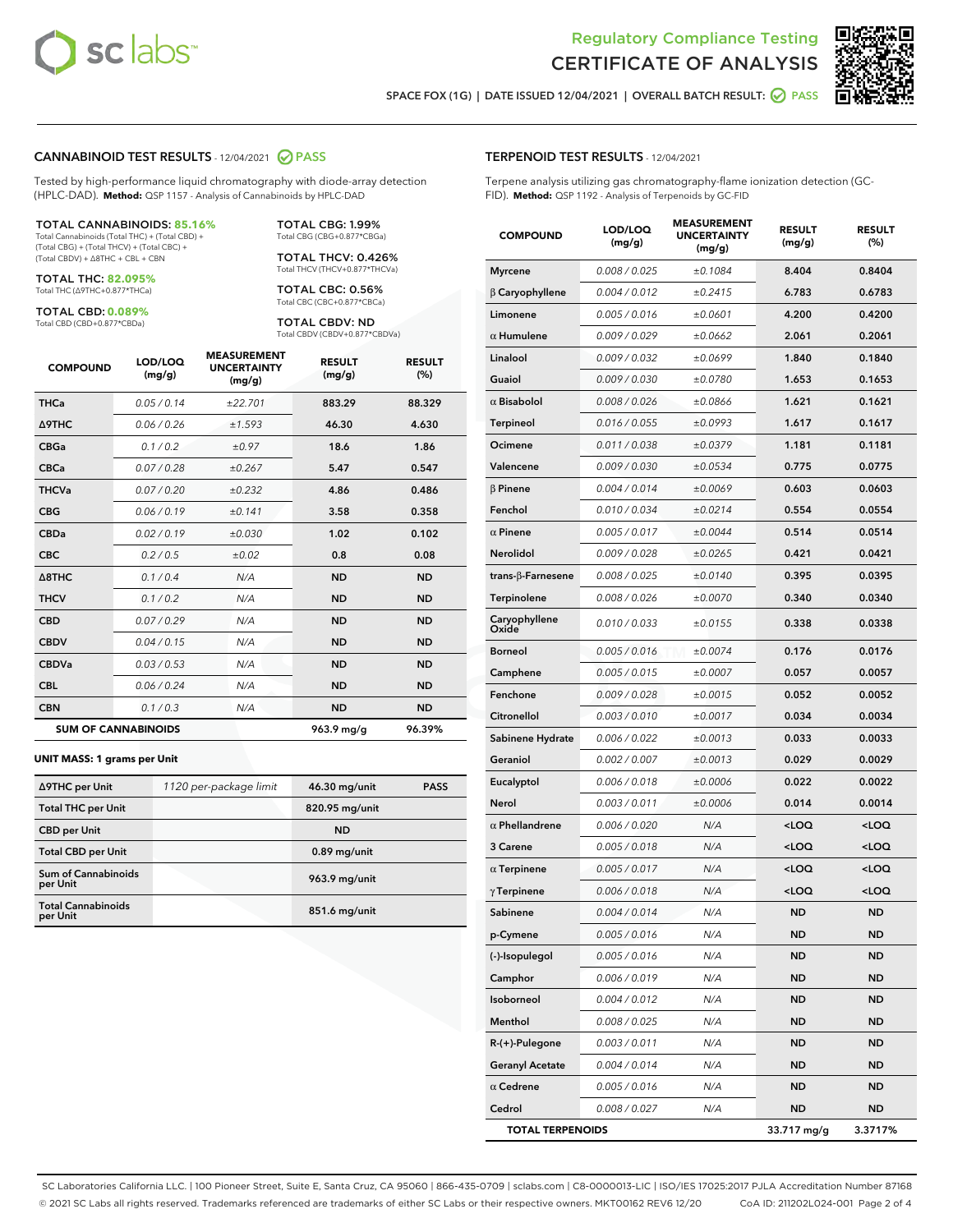



SPACE FOX (1G) | DATE ISSUED 12/04/2021 | OVERALL BATCH RESULT: O PASS

## CATEGORY 1 PESTICIDE TEST RESULTS - 12/04/2021 2 PASS

Pesticide and plant growth regulator analysis utilizing high-performance liquid chromatography-mass spectrometry (HPLC-MS) or gas chromatography-mass spectrometry (GC-MS). \*GC-MS utilized where indicated. **Method:** QSP 1212 - Analysis of Pesticides and Mycotoxins by LC-MS or QSP 1213 - Analysis of Pesticides by GC-MS

| <b>COMPOUND</b>             | LOD/LOQ<br>$(\mu g/g)$ | <b>ACTION</b><br><b>LIMIT</b><br>$(\mu g/g)$ | <b>MEASUREMENT</b><br><b>UNCERTAINTY</b><br>$(\mu g/g)$ | <b>RESULT</b><br>$(\mu g/g)$ | <b>RESULT</b> |
|-----------------------------|------------------------|----------------------------------------------|---------------------------------------------------------|------------------------------|---------------|
| Aldicarb                    | 0.03 / 0.08            | $\ge$ LOD                                    | N/A                                                     | <b>ND</b>                    | <b>PASS</b>   |
| Carbofuran                  | 0.02 / 0.05            | $\ge$ LOD                                    | N/A                                                     | <b>ND</b>                    | <b>PASS</b>   |
| Chlordane*                  | 0.03 / 0.08            | $\ge$ LOD                                    | N/A                                                     | <b>ND</b>                    | <b>PASS</b>   |
| Chlorfenapyr*               | 0.03/0.10              | $\ge$ LOD                                    | N/A                                                     | <b>ND</b>                    | <b>PASS</b>   |
| Chlorpyrifos                | 0.02 / 0.06            | $\ge$ LOD                                    | N/A                                                     | <b>ND</b>                    | <b>PASS</b>   |
| Coumaphos                   | 0.02 / 0.07            | $\ge$ LOD                                    | N/A                                                     | <b>ND</b>                    | <b>PASS</b>   |
| Daminozide                  | 0.02 / 0.07            | $\ge$ LOD                                    | N/A                                                     | <b>ND</b>                    | <b>PASS</b>   |
| <b>DDVP</b><br>(Dichlorvos) | 0.03/0.09              | $>$ LOD                                      | N/A                                                     | <b>ND</b>                    | <b>PASS</b>   |
| Dimethoate                  | 0.03 / 0.08            | $\ge$ LOD                                    | N/A                                                     | <b>ND</b>                    | <b>PASS</b>   |
| Ethoprop(hos)               | 0.03/0.10              | $>$ LOD                                      | N/A                                                     | <b>ND</b>                    | <b>PASS</b>   |
| Etofenprox                  | 0.02 / 0.06            | $\ge$ LOD                                    | N/A                                                     | <b>ND</b>                    | <b>PASS</b>   |
| Fenoxycarb                  | 0.03 / 0.08            | $\ge$ LOD                                    | N/A                                                     | <b>ND</b>                    | <b>PASS</b>   |
| Fipronil                    | 0.03 / 0.08            | $\ge$ LOD                                    | N/A                                                     | <b>ND</b>                    | <b>PASS</b>   |
| Imazalil                    | 0.02 / 0.06            | $>$ LOD                                      | N/A                                                     | <b>ND</b>                    | <b>PASS</b>   |
| <b>Methiocarb</b>           | 0.02 / 0.07            | $\ge$ LOD                                    | N/A                                                     | <b>ND</b>                    | <b>PASS</b>   |
| Methyl<br>parathion         | 0.03/0.10              | $\ge$ LOD                                    | N/A                                                     | <b>ND</b>                    | <b>PASS</b>   |
| <b>Mevinphos</b>            | 0.03/0.09              | $\ge$ LOD                                    | N/A                                                     | <b>ND</b>                    | <b>PASS</b>   |
| Paclobutrazol               | 0.02 / 0.05            | $>$ LOD                                      | N/A                                                     | <b>ND</b>                    | <b>PASS</b>   |
| Propoxur                    | 0.03/0.09              | $\ge$ LOD                                    | N/A                                                     | <b>ND</b>                    | <b>PASS</b>   |
| Spiroxamine                 | 0.03 / 0.08            | $\ge$ LOD                                    | N/A                                                     | <b>ND</b>                    | <b>PASS</b>   |
| Thiacloprid                 | 0.03/0.10              | $\ge$ LOD                                    | N/A                                                     | <b>ND</b>                    | <b>PASS</b>   |

#### CATEGORY 2 PESTICIDE TEST RESULTS - 12/04/2021 @ PASS

| <b>COMPOUND</b>          | LOD/LOO<br>$(\mu g/g)$ | <b>ACTION</b><br>LIMIT<br>$(\mu g/g)$ | <b>MEASUREMENT</b><br><b>UNCERTAINTY</b><br>$(\mu g/g)$ | <b>RESULT</b><br>$(\mu g/g)$ | <b>RESULT</b> |  |
|--------------------------|------------------------|---------------------------------------|---------------------------------------------------------|------------------------------|---------------|--|
| Abamectin                | 0.03/0.10              | 0.1                                   | N/A                                                     | <b>ND</b>                    | <b>PASS</b>   |  |
| Acephate                 | 0.02/0.07              | 0.1                                   | N/A                                                     | <b>ND</b>                    | <b>PASS</b>   |  |
| Acequinocyl              | 0.02/0.07              | 0.1                                   | N/A                                                     | <b>ND</b>                    | <b>PASS</b>   |  |
| Acetamiprid              | 0.02 / 0.05            | 0.1                                   | N/A                                                     | <b>ND</b>                    | <b>PASS</b>   |  |
| Azoxystrobin             | 0.02/0.07              | 0.1                                   | N/A                                                     | <b>ND</b>                    | <b>PASS</b>   |  |
| <b>Bifenazate</b>        | 0.01 / 0.04            | 0.1                                   | N/A                                                     | <b>ND</b>                    | <b>PASS</b>   |  |
| <b>Bifenthrin</b>        | 0.02 / 0.05            | 3                                     | N/A                                                     | <b>ND</b>                    | <b>PASS</b>   |  |
| <b>Boscalid</b>          | 0.03/0.09              | 0.1                                   | N/A                                                     | <b>ND</b>                    | <b>PASS</b>   |  |
| Captan                   | 0.19/0.57              | 0.7                                   | N/A                                                     | <b>ND</b>                    | <b>PASS</b>   |  |
| Carbaryl                 | 0.02/0.06              | 0.5                                   | N/A                                                     | <b>ND</b>                    | <b>PASS</b>   |  |
| Chlorantranilip-<br>role | 0.04/0.12              | 10                                    | N/A                                                     | <b>ND</b>                    | <b>PASS</b>   |  |
| Clofentezine             | 0.03/0.09              | 0.1                                   | N/A                                                     | <b>ND</b>                    | <b>PASS</b>   |  |

| <b>CATEGORY 2 PESTICIDE TEST RESULTS</b> - 12/04/2021 continued |  |
|-----------------------------------------------------------------|--|
|                                                                 |  |

| <b>COMPOUND</b>               | LOD/LOQ<br>(µg/g) | <b>ACTION</b><br><b>LIMIT</b><br>(µg/g) | <b>MEASUREMENT</b><br><b>UNCERTAINTY</b><br>$(\mu g/g)$ | <b>RESULT</b><br>(µg/g) | <b>RESULT</b> |
|-------------------------------|-------------------|-----------------------------------------|---------------------------------------------------------|-------------------------|---------------|
| Cyfluthrin                    | 0.12 / 0.38       | $\overline{c}$                          | N/A                                                     | <b>ND</b>               | <b>PASS</b>   |
| Cypermethrin                  | 0.11 / 0.32       | $\mathcal{I}$                           | N/A                                                     | <b>ND</b>               | <b>PASS</b>   |
| <b>Diazinon</b>               | 0.02 / 0.05       | 0.1                                     | N/A                                                     | <b>ND</b>               | <b>PASS</b>   |
| Dimethomorph                  | 0.03 / 0.09       | 2                                       | N/A                                                     | <b>ND</b>               | <b>PASS</b>   |
| Etoxazole                     | 0.02 / 0.06       | 0.1                                     | N/A                                                     | <b>ND</b>               | <b>PASS</b>   |
| Fenhexamid                    | 0.03 / 0.09       | 0.1                                     | N/A                                                     | <b>ND</b>               | <b>PASS</b>   |
| Fenpyroximate                 | 0.02 / 0.06       | 0.1                                     | N/A                                                     | <b>ND</b>               | <b>PASS</b>   |
| Flonicamid                    | 0.03 / 0.10       | 0.1                                     | N/A                                                     | <b>ND</b>               | <b>PASS</b>   |
| Fludioxonil                   | 0.03/0.10         | 0.1                                     | N/A                                                     | <b>ND</b>               | <b>PASS</b>   |
| Hexythiazox                   | 0.02 / 0.07       | 0.1                                     | N/A                                                     | <b>ND</b>               | <b>PASS</b>   |
| Imidacloprid                  | 0.04 / 0.11       | 5                                       | N/A                                                     | <b>ND</b>               | <b>PASS</b>   |
| Kresoxim-methyl               | 0.02 / 0.07       | 0.1                                     | N/A                                                     | <b>ND</b>               | <b>PASS</b>   |
| <b>Malathion</b>              | 0.03 / 0.09       | 0.5                                     | N/A                                                     | <b>ND</b>               | <b>PASS</b>   |
| Metalaxyl                     | 0.02 / 0.07       | $\overline{c}$                          | N/A                                                     | <b>ND</b>               | <b>PASS</b>   |
| Methomyl                      | 0.03 / 0.10       | 1                                       | N/A                                                     | <b>ND</b>               | <b>PASS</b>   |
| Myclobutanil                  | 0.03 / 0.09       | 0.1                                     | N/A                                                     | <b>ND</b>               | <b>PASS</b>   |
| Naled                         | 0.02 / 0.07       | 0.1                                     | N/A                                                     | <b>ND</b>               | <b>PASS</b>   |
| Oxamyl                        | 0.04 / 0.11       | 0.5                                     | N/A                                                     | <b>ND</b>               | <b>PASS</b>   |
| Pentachloronitro-<br>benzene* | 0.03 / 0.09       | 0.1                                     | N/A                                                     | <b>ND</b>               | <b>PASS</b>   |
| Permethrin                    | 0.04 / 0.12       | 0.5                                     | N/A                                                     | <b>ND</b>               | <b>PASS</b>   |
| Phosmet                       | 0.03 / 0.10       | 0.1                                     | N/A                                                     | <b>ND</b>               | <b>PASS</b>   |
| Piperonylbu-<br>toxide        | 0.02 / 0.07       | 3                                       | N/A                                                     | <b>ND</b>               | <b>PASS</b>   |
| Prallethrin                   | 0.03 / 0.08       | 0.1                                     | N/A                                                     | <b>ND</b>               | <b>PASS</b>   |
| Propiconazole                 | 0.02 / 0.07       | 0.1                                     | N/A                                                     | <b>ND</b>               | <b>PASS</b>   |
| Pyrethrins                    | 0.04 / 0.12       | 0.5                                     | N/A                                                     | <b>ND</b>               | <b>PASS</b>   |
| Pyridaben                     | 0.02 / 0.07       | 0.1                                     | N/A                                                     | <b>ND</b>               | <b>PASS</b>   |
| Spinetoram                    | 0.02 / 0.07       | 0.1                                     | N/A                                                     | <b>ND</b>               | <b>PASS</b>   |
| Spinosad                      | 0.02 / 0.07       | 0.1                                     | N/A                                                     | <b>ND</b>               | <b>PASS</b>   |
| Spiromesifen                  | 0.02 / 0.05       | 0.1                                     | N/A                                                     | <b>ND</b>               | <b>PASS</b>   |
| Spirotetramat                 | 0.02 / 0.06       | 0.1                                     | N/A                                                     | <b>ND</b>               | <b>PASS</b>   |
| Tebuconazole                  | 0.02 / 0.07       | 0.1                                     | N/A                                                     | <b>ND</b>               | <b>PASS</b>   |
| Thiamethoxam                  | 0.03 / 0.10       | 5                                       | N/A                                                     | <b>ND</b>               | <b>PASS</b>   |
| Trifloxystrobin               | 0.03 / 0.08       | 0.1                                     | N/A                                                     | <b>ND</b>               | <b>PASS</b>   |

SC Laboratories California LLC. | 100 Pioneer Street, Suite E, Santa Cruz, CA 95060 | 866-435-0709 | sclabs.com | C8-0000013-LIC | ISO/IES 17025:2017 PJLA Accreditation Number 87168 © 2021 SC Labs all rights reserved. Trademarks referenced are trademarks of either SC Labs or their respective owners. MKT00162 REV6 12/20 CoA ID: 211202L024-001 Page 3 of 4